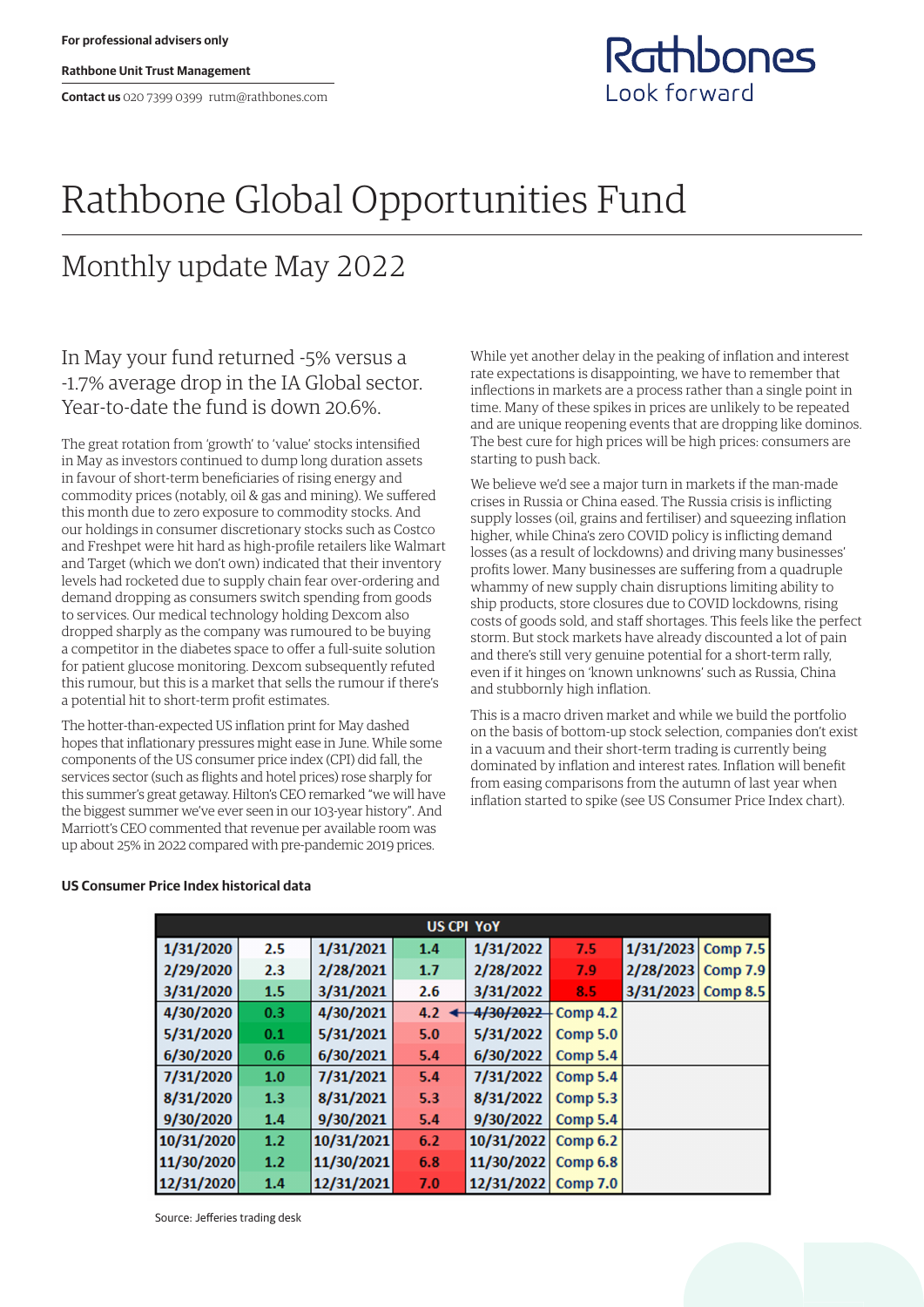The red-hot inflation picture could look like historic post-war periods, particularly the one that followed World War II when inflation soared as a 25% savings rate was unleashed into the economy in 1946. This time it is the unleashing of \$6 trillion in COVID stimulus in the US, combined with supply shortages and a long period of neglect of some vital industries such as oil & gas, that has driven the inflationary spike.

### **1946-1953 as inflation is a sine wave without help from rates**



Source: Raymond James

Capitalist impulses, demand destruction, a supply-side response and easing year-on-year comparisons brought inflation back under control after World War II and the Korean War that followed a few years later. Time will tell whether history will rhyme in this case.

In the meantime, despite the urgency to stop the pain of underperformance we are resisting the urge to invest in the short-term harvesters of the current macro dislocation. Our focus is to avoid being a 'deer caught in the headlights' and to use price weakness to buy some growth stocks we've long wanted to own, but missed out on. Our mandate is to invest in 'under the radar' and 'out of favour' growth opportunities — stocks that have fallen out of favour recently have proved our key hunting ground. This doesn't mean investing in stocks you've never heard of, but in fact stocks with underestimated potential to grow their revenue and earnings. This could be because their fundamentals are more resilient than recognised, they have greater potential to grow market share and penetration than generally realised, and the platform for significant potential sales growth through expansion into new markets.

We bought **LVMH** and **Apple** earlier in the year on this basis. And we've recently bought back into **Home Depot**, one of the world's leading DIY retailers. This stock has been caught up in the consumer discretionary storm that's hitting most retailers at the moment. But it could buck that negative trend for several reasons. First, 90% of US DIY customers own their own homes,

which means that they continue to benefit from the strong rise in house prices that we've seen in the US. In addition, its sales to professional customers are almost exclusively destined for jobs for homeowners. And 93% of Home Depot's home-owning customers have a fixed rate mortgage (most US mortgages run for 30 years) so they're somewhat shielded from rising rates. Its professional customers, meanwhile, simply pass on their inflated costs to the underlying home owner. Yes, all this won't last indefinitely, but it does mean that Home Depot is shielded from some of the headwinds confronting more generic retailers. These positives, combined with one of the lowest valuations we've seen for this best-in-class retailer in 20 years, are driving us back into the stock after selling it last year following the immediate post-pandemic reopening rally.



**James Thomson** Lead Fund Manager



**Sammy Dow** Fund Manager